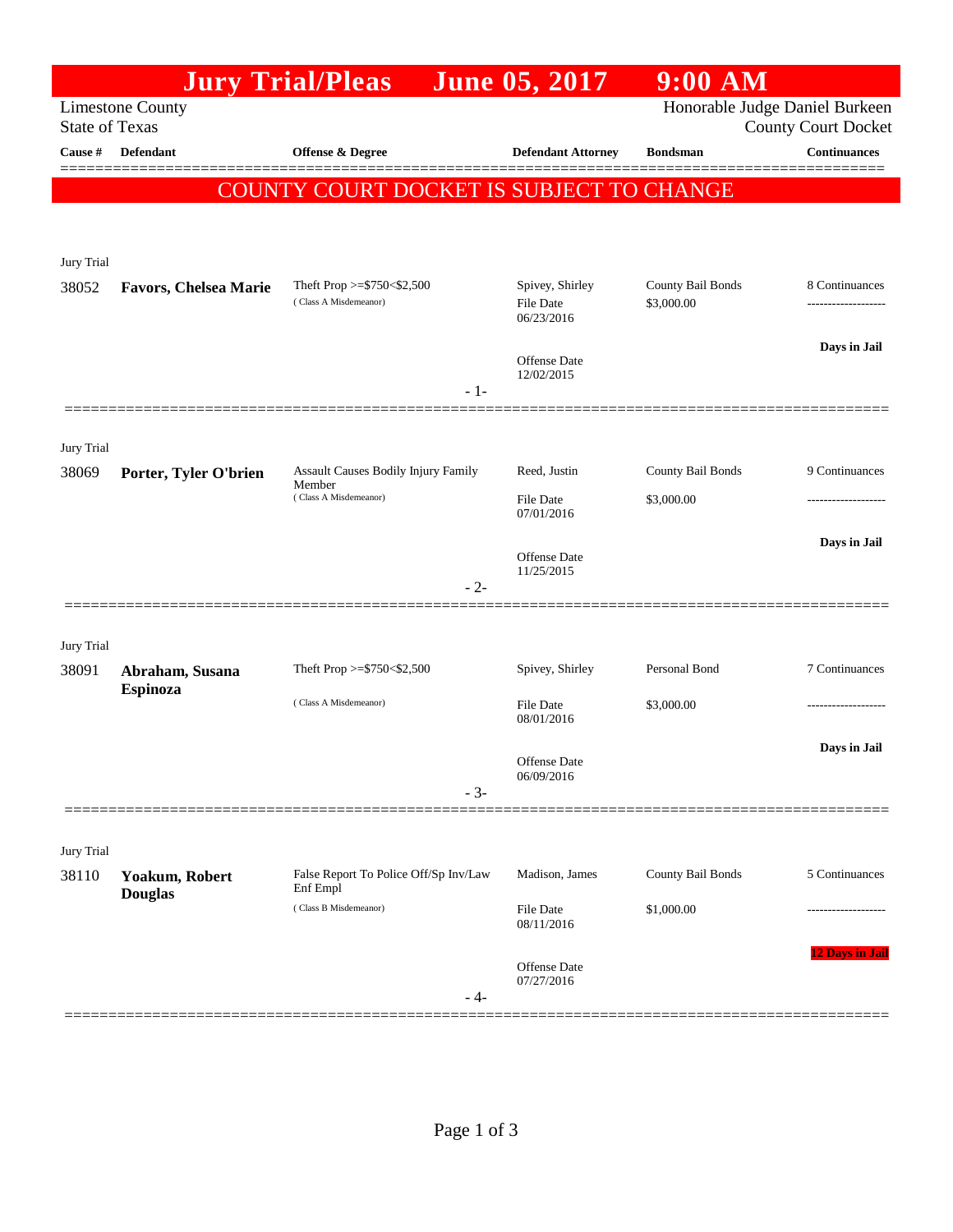|                                                                                                                  |                                          | <b>Jury Trial/Pleas</b>                                 | <b>June 05, 2017</b>              | $9:00$ AM                         |                     |  |  |  |  |
|------------------------------------------------------------------------------------------------------------------|------------------------------------------|---------------------------------------------------------|-----------------------------------|-----------------------------------|---------------------|--|--|--|--|
| Honorable Judge Daniel Burkeen<br><b>Limestone County</b><br><b>State of Texas</b><br><b>County Court Docket</b> |                                          |                                                         |                                   |                                   |                     |  |  |  |  |
| Cause #                                                                                                          | <b>Defendant</b>                         | Offense & Degree                                        | <b>Defendant Attorney</b>         | <b>Bondsman</b>                   | <b>Continuances</b> |  |  |  |  |
|                                                                                                                  | COUNTY COURT DOCKET IS SUBJECT TO CHANGE |                                                         |                                   |                                   |                     |  |  |  |  |
| Jury Trial                                                                                                       |                                          |                                                         |                                   |                                   |                     |  |  |  |  |
| 38115                                                                                                            | <b>Williams, Winters</b>                 | Driving While Intoxicated Bac >=0.15                    | Reed, Benjie                      | County Bail Bonds                 | 7 Continuances      |  |  |  |  |
|                                                                                                                  | Dawn                                     | (Class A Misdemeanor)                                   | <b>File Date</b><br>08/16/2016    | \$3,000.00                        |                     |  |  |  |  |
|                                                                                                                  |                                          | $-5-$                                                   | <b>Offense Date</b><br>07/02/2016 |                                   | Days in Jail        |  |  |  |  |
|                                                                                                                  |                                          |                                                         |                                   |                                   |                     |  |  |  |  |
| Jury Trial<br>38206                                                                                              | <b>Matthews</b> , James<br>Carry         | Assault Cause Bodily Inj.                               | Reed, Stephen M.                  | County Bail Bonds                 | 5 Continuances      |  |  |  |  |
|                                                                                                                  |                                          | (Class A Misdemeanor)                                   | <b>File Date</b><br>10/20/2016    | \$3,000.00                        | .                   |  |  |  |  |
|                                                                                                                  |                                          | - 6-                                                    | <b>Offense Date</b><br>08/29/2016 |                                   | Days in Jail        |  |  |  |  |
|                                                                                                                  |                                          |                                                         |                                   |                                   |                     |  |  |  |  |
| Jury Trial<br>38212                                                                                              | Hahn, Henry Adolph                       | Terroristic Threat Causes Of Fear<br><b>Imminet SBI</b> |                                   | County Bail Bonds                 | 5 Continuances      |  |  |  |  |
|                                                                                                                  |                                          | (Class B Misdemeanor)                                   | File Date<br>10/20/2016           | \$5,000.00                        | ------------------- |  |  |  |  |
|                                                                                                                  |                                          | $-7-$                                                   | <b>Offense</b> Date<br>09/10/2016 |                                   | Days in Jail        |  |  |  |  |
|                                                                                                                  |                                          |                                                         |                                   |                                   |                     |  |  |  |  |
| Jury Trial                                                                                                       |                                          |                                                         |                                   |                                   |                     |  |  |  |  |
| 38239                                                                                                            | Mack, Shyke                              | Unl Carrying Weapon<br>(Class A Misdemeanor)            | File Date                         | Freebird Bail Bonds<br>\$5,000.00 | 5 Continuances<br>. |  |  |  |  |
|                                                                                                                  |                                          | $-8-$                                                   | 11/14/2016                        |                                   |                     |  |  |  |  |
|                                                                                                                  |                                          |                                                         | <b>Offense</b> Date<br>10/22/2016 |                                   | Days in Jail        |  |  |  |  |